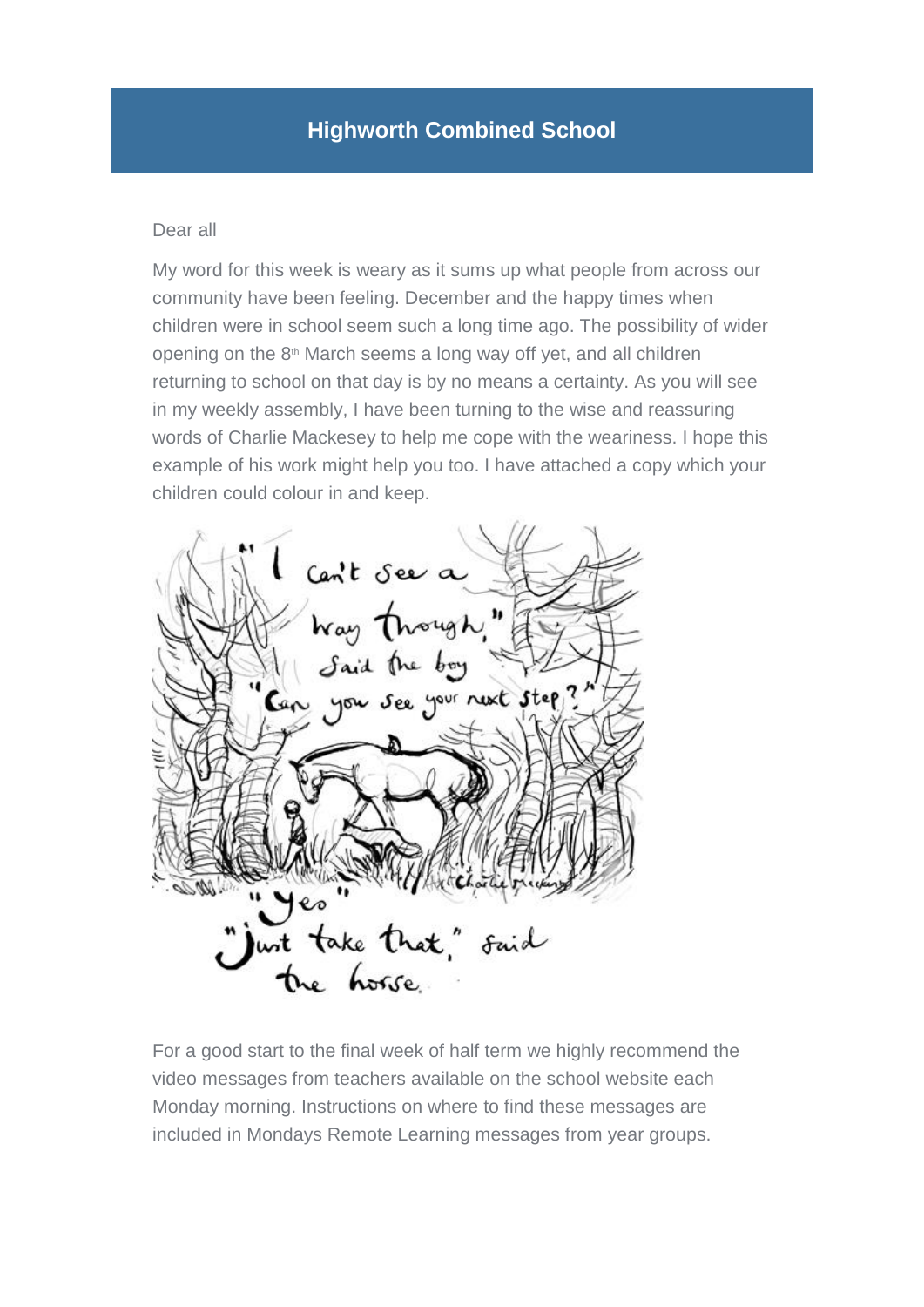Thank you for booking appointments for your children to catch up with their teachers; It's good to see the popularity of these meetings increasing. This week's sessions are shown below. Instructions for how to make an appointment are attached. This link gives advice on how to access your booked

appointment: [https://support.parentseveningsystem.co.uk/article/801](https://support.parentseveningsystem.co.uk/article/801-video-parents-how-to-attend-appointments-over-video-call) [video-parents-how-to-attend-appointments-over-video-call](https://support.parentseveningsystem.co.uk/article/801-video-parents-how-to-attend-appointments-over-video-call)

Please book appointments for the classes listed here from Friday 5<sup>th</sup> February:

- $\circ$  2H: Tuesday 9<sup>th</sup> Feb: 10am to 11.30am
- o 1H: Tuesday 9<sup>th</sup> Feb: 1.30pm to 3pm
- o 1HS: Tuesday 9<sup>th</sup> Feb: 1.30pm to 3pm
- $\circ$  5N: Wednesday 10<sup>th</sup> Feb: 10am to 11.30am
- $\circ$  5K: Wednesday 10<sup>th</sup> Feb: 10am to 11.30am
- $\circ$  2C: Thursday 11<sup>th</sup> Feb: 10am to 11.30am
- $\circ$  6K: Thursday 11<sup>th</sup> Feb: 10am to 11.30am
- $\circ$  6S: Friday 12<sup>th</sup> Feb: 10am to 11.30am

The latest Warrior of the Week assembly, with additional announcements about green card and badge recipients, is now on the website. Clare Dimishky, the producer of these videos, is becoming more and more skilled so this week, as well as photographs of our Warriors, you will find British Sign Language interpretation (with many thanks to Fiona Robertson). Please navigate as follows: go to the Highworth Combined School website; click on the tab 'Arrangements During Pandemic'; click on 'Video Messages'; click on 'Friday Assemblies'; click the play button. Alternatively, try this

link: [https://highworth.eschools.co.uk/web/arrangements\\_during\\_pandemic](https://highworth.eschools.co.uk/eletters/web/arrangements_during_pandemic/503221) [/503221](https://highworth.eschools.co.uk/eletters/web/arrangements_during_pandemic/503221)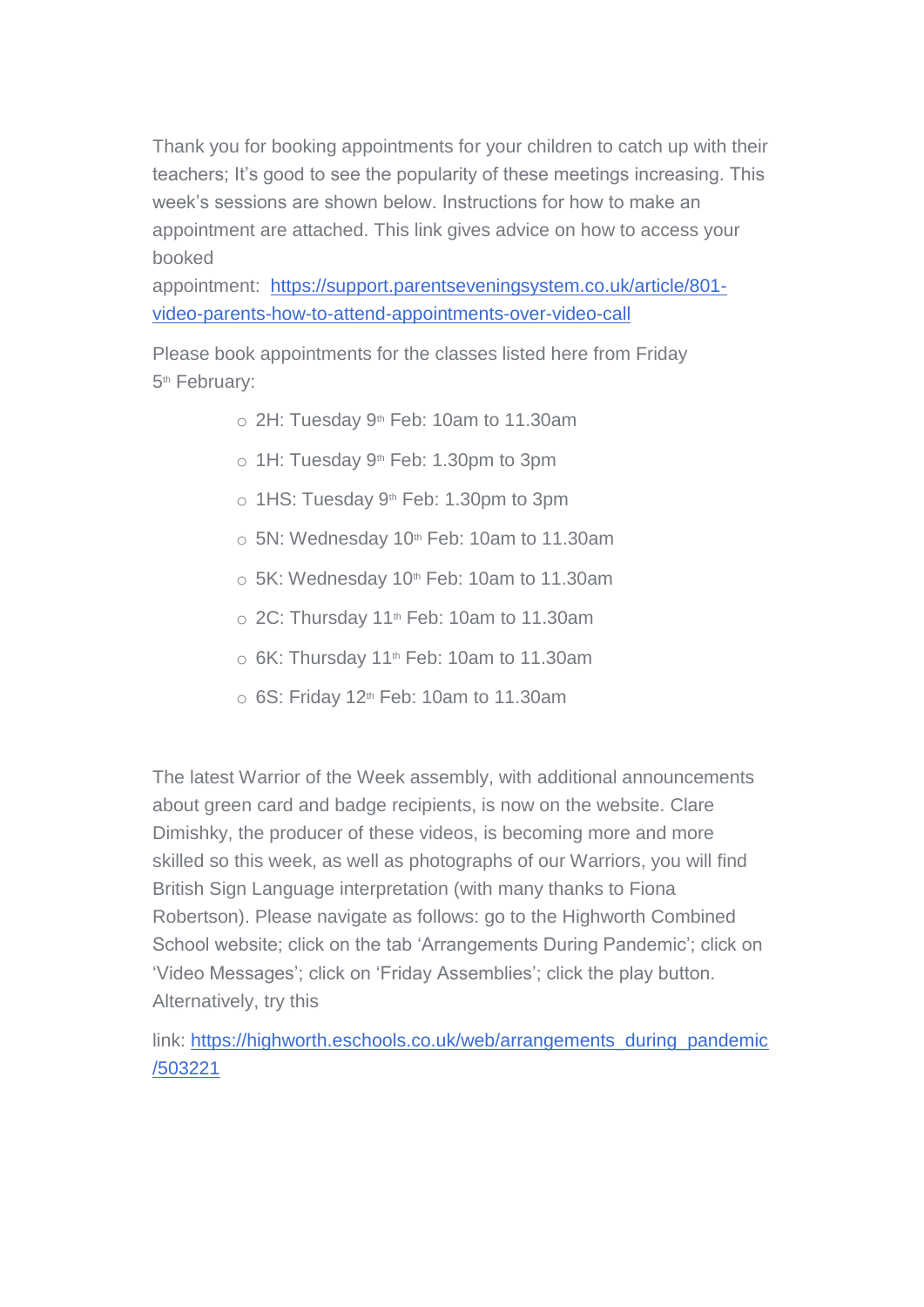I have been asked by the Local Education Authority to send you this information:

## *UK Disability Survey*

*The Cabinet Office Disability Unit has launched the UK Disability Survey: [https://disabilityunit.citizenspace.com/cabinet-office/ukdisabilitysurvey/.](https://eur03.safelinks.protection.outlook.com/?url=https%3A%2F%2Fcdc.mobilize.io%2Flinks%3Flid%3Dj8QbtvUU2c3P4C9_cyejkQ%26token%3DxHWCvmkKSdbQUZr55d8QZw%26url%3Dhttps%253A%252F%252Fcdc.mobilize.io%252Flinks%253Flid%253DrfTfHvHAtA6X-JLoXz-Eiw%2526token%253DVEVFbePuXZrCQntNJ-ZGvA%2526url%253Dhttps%25253A%25252F%25252Feur02.safelinks.protection.outlook.com%25252F%25253Furl%25253Dhttps%2525253A%2525252F%2525252Fdisabilityunit.citizenspace.com%2525252Fcabinet-office%2525252Fukdisabilitysurvey%2525252F%252526data%25253D04%2525257C01%2525257CMHunt%25252540ncb.org.uk%2525257Cac1ed2deefcd45d6377408d8c457f279%2525257Cadc87355e29c4519954f95e35c776178%2525257C0%2525257C0%2525257C637475229316436598%2525257CUnknown%2525257CTWFpbGZsb3d8eyJWIjoiMC4wLjAwMDAiLCJQIjoiV2luMzIiLCJBTiI6Ik1haWwiLCJXVCI6Mn0%2525253D%2525257C1000%252526sdata%25253DaSq5Kz73MChmYvJdRnE7fpdi%2525252FJIttWENL53kdQi8MMs%2525253D%252526reserved%25253D0&data=04%7C01%7Csis%40buckinghamshire.gov.uk%7C47ab1d250c6a42e60ee308d8c76f975e%7C7fb976b99e2848e180861ddabecf82a0%7C0%7C0%7C637478629381778289%7CUnknown%7CTWFpbGZsb3d8eyJWIjoiMC4wLjAwMDAiLCJQIjoiV2luMzIiLCJBTiI6Ik1haWwiLCJXVCI6Mn0%3D%7C1000&sdata=0IHm950YSuSdEjWNp7epS6H%2FCxVKrsOE509eKMr62yo%3D&reserved=0) We want to hear from as many people as possible. We are particularly keen to hear from disabled people, their carers, friends and family; but views from the wider public are also very welcome. The survey will remain open until 23 April. All views will be used to shape the delivery of the plans we set out in the forthcoming Strategy, with those that we receive by 13 February informing the development of the Strategy. We've tried to make sure the survey, which is hosted on Citizen Space, is as accessible as possible. It is available in Easy Read and BSL. Written responses can be sent to: [DUCitizenspace@cabinetoffice.gov.uk.](https://eur03.safelinks.protection.outlook.com/?url=https%3A%2F%2Fcdc.mobilize.io%2Flinks%3Flid%3Dj8QbtvUU2c3P4C9_cyejkQ%26token%3DxHWCvmkKSdbQUZr55d8QZw%26url%3Dhttps%253A%252F%252Fcdc.mobilize.io%252Flinks%253Flid%253DrfTfHvHAtA6X-JLoXz-Eiw%2526token%253DVEVFbePuXZrCQntNJ-ZGvA%2526url%253Dmailto%25253ADUCitizenspace%252540cabinetoffice.gov.uk&data=04%7C01%7Csis%40buckinghamshire.gov.uk%7C47ab1d250c6a42e60ee308d8c76f975e%7C7fb976b99e2848e180861ddabecf82a0%7C0%7C0%7C637478629381778289%7CUnknown%7CTWFpbGZsb3d8eyJWIjoiMC4wLjAwMDAiLCJQIjoiV2luMzIiLCJBTiI6Ik1haWwiLCJXVCI6Mn0%3D%7C1000&sdata=xQXljYc1HxMiGWQuUpIYKv67sWP0%2Buk%2BEToo7MBZocs%3D&reserved=0) A braille version is available on request and blind or partially sighted people who are having difficulty filling in the online survey can email RNIB for advice or support at: [campaigns@rnib.org.uk.](https://eur03.safelinks.protection.outlook.com/?url=https%3A%2F%2Fcdc.mobilize.io%2Flinks%3Flid%3Dj8QbtvUU2c3P4C9_cyejkQ%26token%3DxHWCvmkKSdbQUZr55d8QZw%26url%3Dhttps%253A%252F%252Fcdc.mobilize.io%252Flinks%253Flid%253DrfTfHvHAtA6X-JLoXz-Eiw%2526token%253DVEVFbePuXZrCQntNJ-ZGvA%2526url%253Dmailto%25253Acampaigns%252540rnib.org.uk&data=04%7C01%7Csis%40buckinghamshire.gov.uk%7C47ab1d250c6a42e60ee308d8c76f975e%7C7fb976b99e2848e180861ddabecf82a0%7C0%7C0%7C637478629381788242%7CUnknown%7CTWFpbGZsb3d8eyJWIjoiMC4wLjAwMDAiLCJQIjoiV2luMzIiLCJBTiI6Ik1haWwiLCJXVCI6Mn0%3D%7C1000&sdata=5xrVkR69K1VoaCoU%2BNgyjZx%2FL%2BC5G2koWx97oZjI%2Bxk%3D&reserved=0)*

Financial pressures for many are huge right now so please see some information below about qualification for Free School Meals. This is also available on our website.

My very best wishes for the weekend

Clare Pankhania

Arrangements for families who currently qualify to receive Benefits Related Free School Meals

- Vouchers are sent electronically
- Vouchers are for the value of 1 week's meals for each child; £15
- Vouchers are sent at the beginning of each qualifying week

## If you think that you now qualify for Benefits Related Free School Meals:

You may have heard of the Government scheme to support families by providing vouchers for those children who receive Free School Meals. Understandably, this is causing confusion. All children from Reception up to Year 2 receive what are called Universal Infant Free School Meals, regardless of the financial circumstances of their family. However,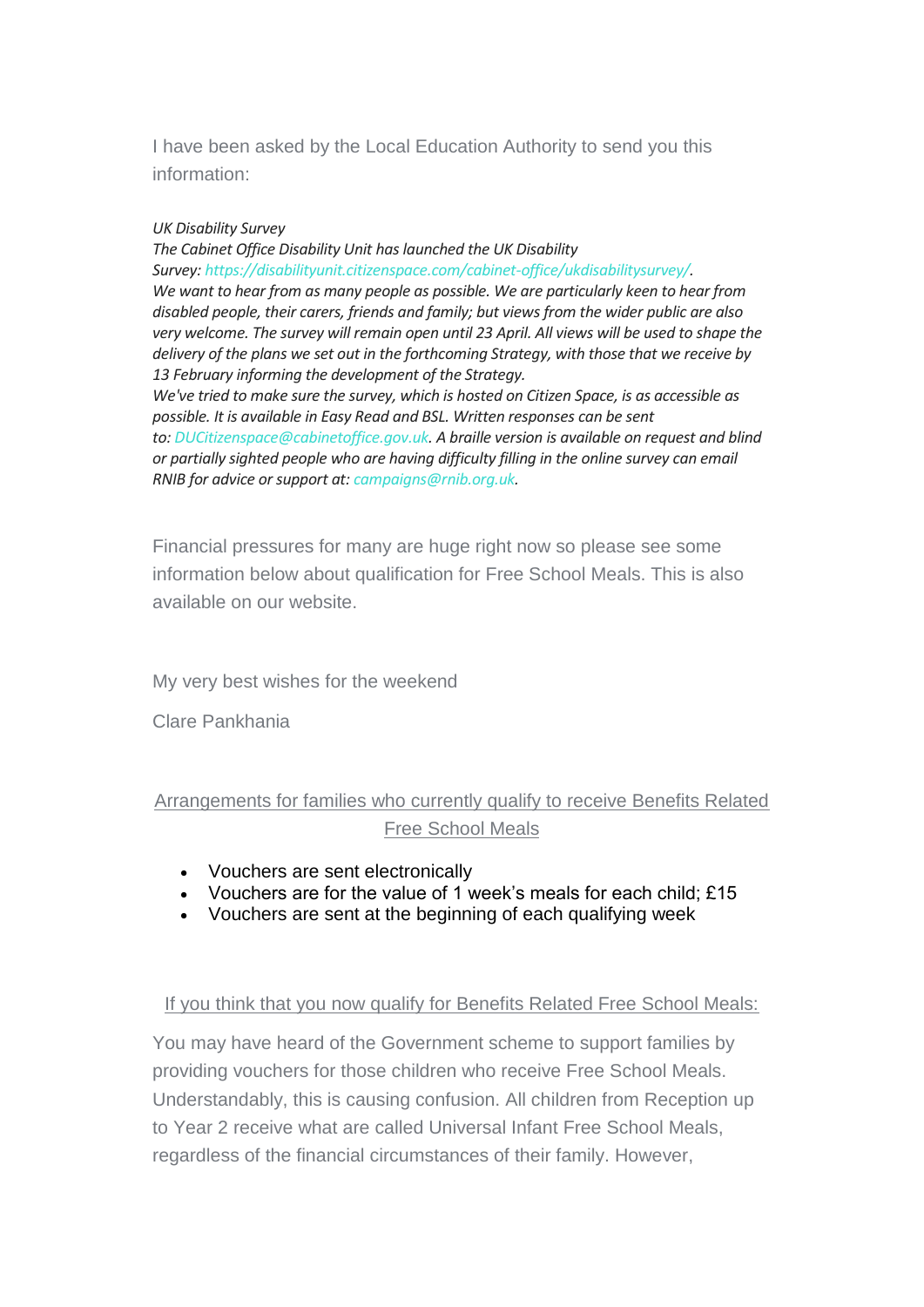vouchers are only being issued to those families who qualify for Benefits Related Free School Meals. Buckinghamshire Council provide the school with a list of children who qualify for this benefit and their families have been sent vouchers accordingly.

I am very aware that many families who did not previously qualify for this benefit, sadly, now do. We would like to start providing vouchers to more families as quickly as possible. If you think that you now qualify for Benefits Related Free School Meals because of a change in your financial circumstances, please urgently

email [office@highworthcombined.co.uk](mailto:office@highworthcombined.co.uk) with the following information:

- Names of children who are pupils at our school
- Full name of the main wage earner
- Date of birth of main wage earner
- National Insurance number of the main wage earner

We will use this information to check for eligibility. If you are eligible, your details will appear on our database of qualifying families and you will start to receive vouchers. Please be aware that there is time lag between you applying for additional benefits and us being notified that you are eligible.

I know that you are juggling a lot of demands right now, but the sooner we get this information the sooner we can start the process.